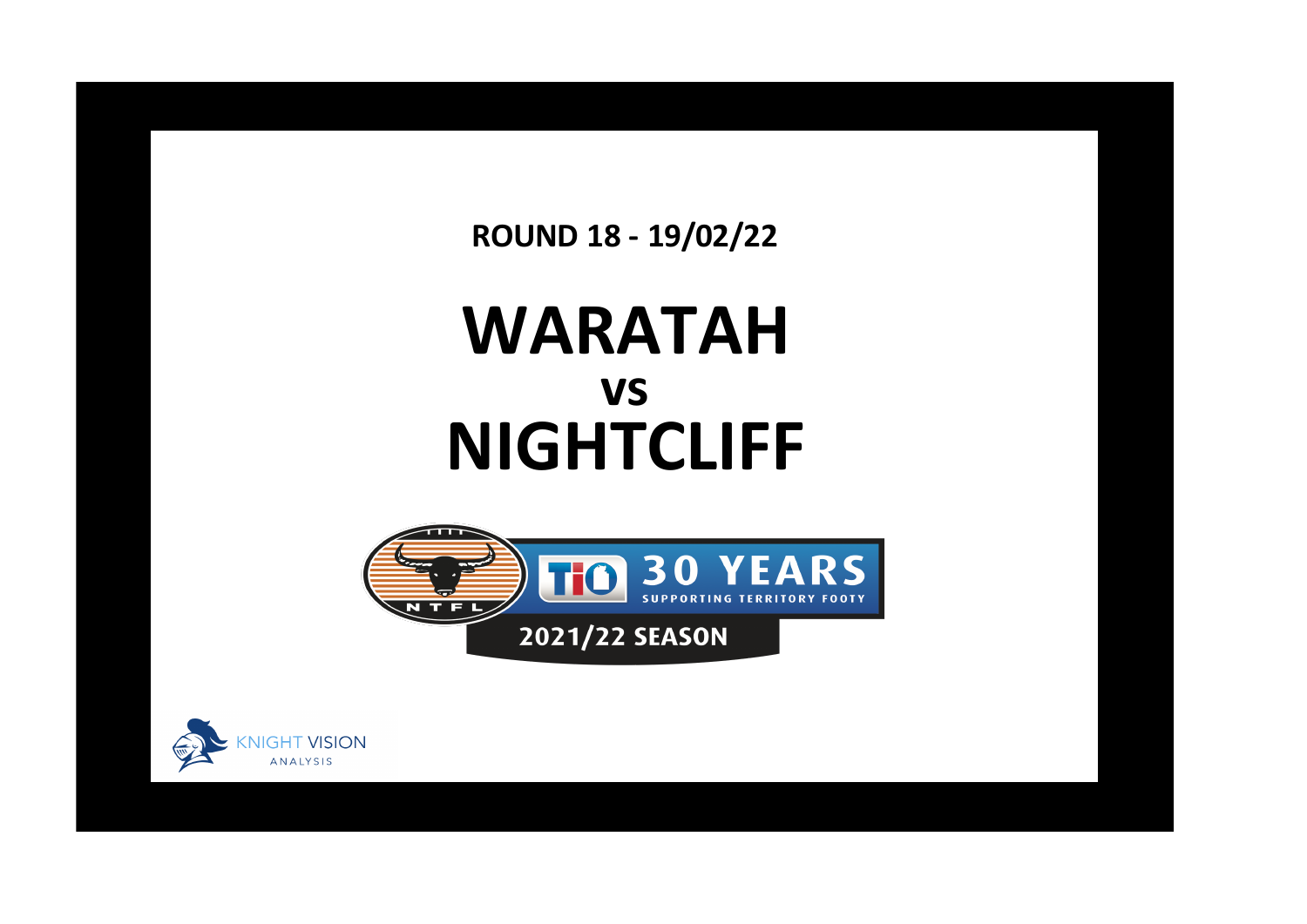|                |                         | Waratah                 |                         |                |                          |                |                | <b>Nightcliff</b> |                         |                | <b>Differential</b> |              |                |                |                |              |  |
|----------------|-------------------------|-------------------------|-------------------------|----------------|--------------------------|----------------|----------------|-------------------|-------------------------|----------------|---------------------|--------------|----------------|----------------|----------------|--------------|--|
| Q1             | Q <sub>2</sub>          | Q <sub>3</sub>          | Q4                      | <b>TOTAL</b>   |                          | Q1             | Q <sub>2</sub> | Q <sub>3</sub>    | Q <sub>4</sub>          | <b>TOTAL</b>   |                     | Q1           | Q <sub>2</sub> | Q <sub>3</sub> | Q <sub>4</sub> | <b>TOTAL</b> |  |
| 39             | 38                      | 29                      | 36                      | 142            | <b>Kicks</b>             | 47             | 45             | 45                | 42                      | 179            |                     | $-8$         | $-7$           | $-16$          | $-6$           | $-37$        |  |
| 32             | 20                      | 13                      | 13                      | 78             | <b>Handballs</b>         | 18             | 14             | 17                | 40                      | 89             |                     | $+14$        | $+6$           | $-4$           | $-27$          | $-11$        |  |
| 71             | 58                      | 42                      | 49                      | 220            | <b>Disposals</b>         | 65             | 59             | 62                | 82                      | 268            |                     | $+6$         | $-1$           | $-20$          | $-33$          | $-48$        |  |
| 1.22           | 1.90                    | 2.23                    | 2.77                    | 1.82           | <b>K:H Ratio</b>         | 2.61           | 3.21           | 2.65              | 1.05                    | 2.01           |                     | $-1.39$      | $-1.31$        | $-0.42$        | $+1.72$        | $-0.19$      |  |
| 49%            | 58%                     | 62%                     | 64%                     | 58%            | Kick Eff. %              | 60%            | 60%            | 58%               | 67%                     | 61%            |                     | $-11%$       | $-2%$          | $+4%$          | $-3%$          | $-3%$        |  |
| 72%            | 70%                     | 54%                     | 77%                     | 69%            | <b>Handball Eff. %</b>   | 67%            | 100%           | 53%               | 83%                     | 76%            |                     | $+5%$        | $-30%$         | $+1%$          | $-6%$          | $-7%$        |  |
| $\overline{7}$ | 5                       | $\overline{2}$          | $\overline{2}$          | 16             | <b>Clangers</b>          | 6              | 5              | $\mathbf{1}$      | $\overline{\mathbf{3}}$ | 15             |                     | $+1$         | $\mathbf{0}$   | $+1$           | $-1$           | $+1$         |  |
| 36             | 30                      | 26                      | 26                      | 118            | <b>Cont. Poss</b>        | 35             | 27             | 38                | 32                      | 132            |                     | $+1$         | $+3$           | $-12$          | $-6$           | $-14$        |  |
| 32             | 25                      | 16                      | 24                      | 97             | <b>Unc. Poss</b>         | 29             | 33             | 24                | 54                      | 140            |                     | $+3$         | $-8$           | $-8$           | $-30$          | $-43$        |  |
| 5              | 9                       | 3                       | 5                       | 22             | <b>Marks</b>             | 13             | 17             | 9                 | 21                      | 60             |                     | $-8$         | $-8$           | $-6$           | $-16$          | $-38$        |  |
| 4              | 8                       | 3                       | 5                       | 20             | <b>Unc. Marks</b>        | 9              | 16             | 5                 | 21                      | 51             |                     | $-5$         | $-8$           | $-2$           | $-16$          | $-31$        |  |
| 1              | 1                       | $\mathbf{0}$            | $\mathbf{0}$            | $\overline{2}$ | <b>Cont. Marks</b>       | 4              | $\mathbf{1}$   | 4                 | 0                       | 9              |                     | $-3$         | $\mathbf{0}$   | $-4$           | $\mathbf{0}$   | $-7$         |  |
| $\mathbf{2}$   | $\overline{\mathbf{c}}$ | $\Omega$                | 0                       | 4              | Int. Marks               | O              | 3              | $\mathbf{2}$      | $\overline{2}$          | $\overline{7}$ |                     | $+2$         | $-1$           | $-2$           | $-2$           | $-3$         |  |
| 1              | $\mathbf{1}$            | $\mathbf 0$             | $\mathbf{1}$            | 3              | <b>F50 Marks</b>         | 3              | 3              | $\overline{2}$    | 6                       | 14             |                     | $-2$         | $-2$           | $-2$           | $-5$           | $-11$        |  |
| 21             | 9                       | $\overline{7}$          | 10                      | 47             | <b>Handball Receives</b> | 11             | 14             | 9                 | 30                      | 64             |                     | $+10$        | $-5$           | $-2$           | $-20$          | $-17$        |  |
| 29             | 23                      | 18                      | 20                      | 90             | <b>Groundball Gets</b>   | 28             | 23             | 32                | 28                      | 111            |                     | $+1$         | $\Omega$       | $-14$          | $-8$           | $-21$        |  |
| 10             | 5                       | 10                      | $\overline{7}$          | 32             | <b>Hitouts</b>           | $\overline{7}$ | 11             | 10                | 11                      | 39             |                     | $+3$         | $-6$           | $\mathbf{0}$   | $-4$           | $-7$         |  |
| 9              | $\overline{7}$          | $\overline{\mathbf{z}}$ | 9                       | 32             | <b>Clearances</b>        | 9              | 8              | 11                | $\overline{\mathbf{z}}$ | 35             |                     | $\mathbf{0}$ | $-1$           | $-4$           | $+2$           | $-3$         |  |
| 10             | 12                      | 14                      | 15                      | 51             | <b>Tackles</b>           | 19             | 16             | 16                | 8                       | 59             |                     | $-9$         | $-4$           | $-2$           | $+7$           | $-8$         |  |
| 6              | 4                       | 10                      | 6                       | 26             | <b>One Percenters</b>    | 8              | 10             | 8                 | $\overline{\mathbf{z}}$ | 33             |                     | $-2$         | -6             | $+2$           | $-1$           | $-7$         |  |
| 4              | $\overline{2}$          | 5                       | $\overline{\mathbf{3}}$ | 14             | <b>Spoils</b>            | 4              | 10             | 4                 | 3                       | 21             |                     | $\mathbf{0}$ | $-8$           | $+1$           | $\mathbf{0}$   | $-7$         |  |
| 7              | 9                       | 8                       | 9                       | 33             | <b>Frees For</b>         | 4              | 4              | 5                 | 4                       | 17             |                     | $+3$         | $+5$           | $+3$           | $+5$           | $+16$        |  |
| 4              | 4                       | 5                       | 4                       | 17             | <b>Frees Against</b>     | 7              | 9              | 8                 | 9                       | 33             |                     | $-3$         | $-5$           | $-3$           | $-5$           | $-16$        |  |
| 13             | 8                       | 8                       | 13                      | 42             | <b>Inside 50s</b>        | 11             | 11             | 17                | 7                       | 46             |                     | $+2$         | $-3$           | $-9$           | $+6$           | $-4$         |  |
| 8              | 10                      | 11                      | 3                       | 32             | <b>Rebound 50s</b>       | 12             | 8              | $\overline{ }$    | $\overline{7}$          | 34             |                     | $-4$         | $+2$           | $+4$           | $-4$           | $-2$         |  |
| 54%            | 0%                      | 25%                     | 46%                     | 36%            | Score / I50 %            | 55%            | 36%            | 53%               | 86%                     | 54%            |                     | $-1%$        | $-36%$         | $-28%$         | $-40%$         | $-19%$       |  |
| $\overline{2}$ | 0                       | $\mathbf{1}$            | 5                       | 8              | <b>Goals</b>             | 3              | $\mathbf{1}$   | 5                 | 4                       | 13             |                     | $-1$         | $-1$           | $-4$           | $+1$           | $-5$         |  |
| 5              | 0                       | $\mathbf{1}$            | 1                       | $\overline{7}$ | <b>Behinds</b>           | 3              | 3              | 4                 | $\overline{2}$          | 12             |                     | $+2$         | $-3$           | $-3$           | $-1$           | $-5$         |  |
| 17             | 0                       | $\overline{7}$          | 31                      | 55             | <b>Score</b>             | 21             | 9              | 34                | 26                      | 90             |                     | $-4$         | $-9$           | $-27$          | $+5$           | $-35$        |  |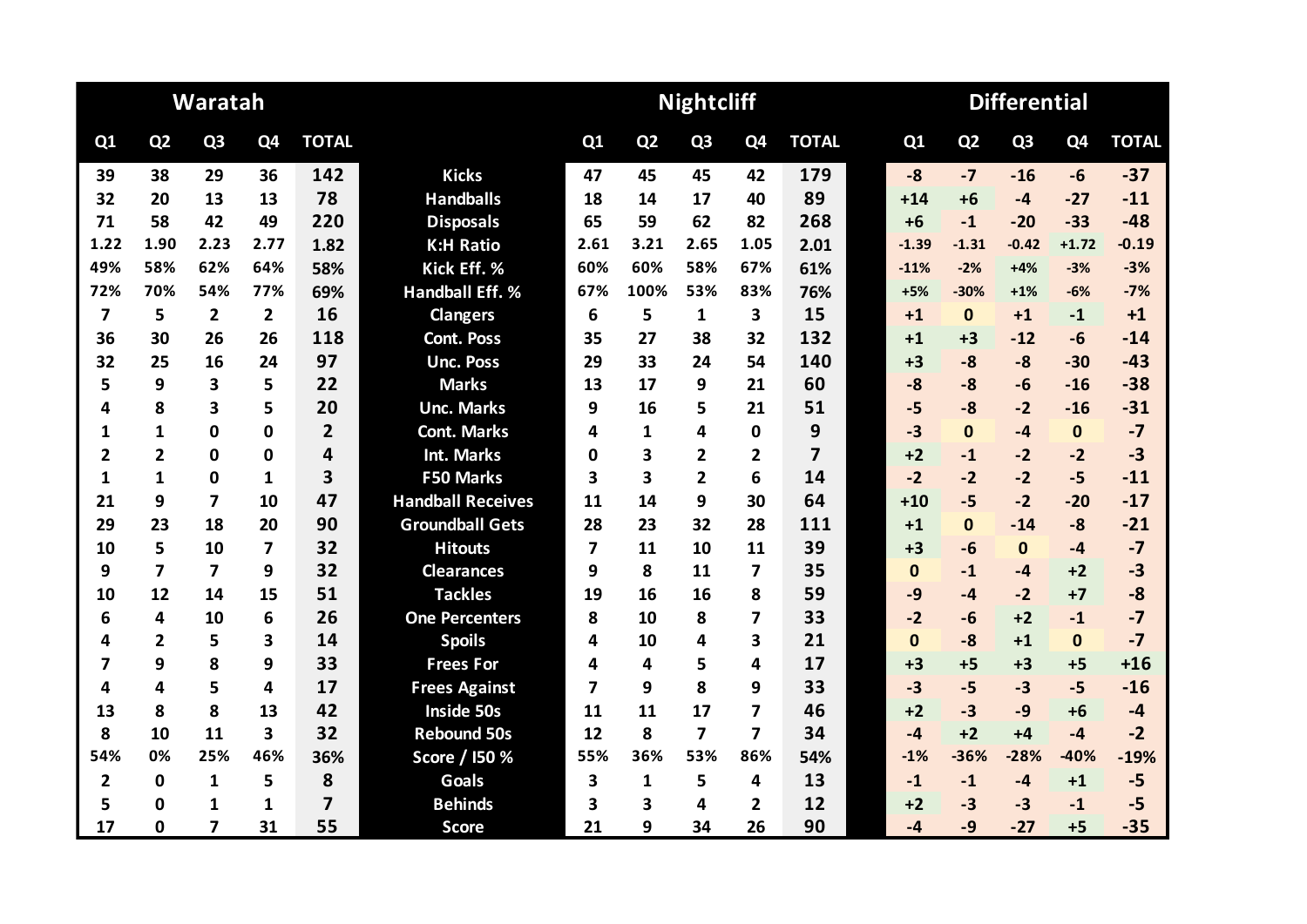|                     |       |          |     |           |             |               |           |     |       |                |      |                    | Waratah                  |       |       |          |      |                |      |           |                |       |            |                |          |                    |                        |
|---------------------|-------|----------|-----|-----------|-------------|---------------|-----------|-----|-------|----------------|------|--------------------|--------------------------|-------|-------|----------|------|----------------|------|-----------|----------------|-------|------------|----------------|----------|--------------------|------------------------|
| <b>Player</b>       | К     | н        | D   |           | KE% HE% CLG |               | <b>CP</b> | UP  | M     | UM             |      |                    | CM IM F50M HR GBG HO CLR |       |       |          |      | т              | 1%   | <b>SP</b> | <b>FF</b>      | FA    | <b>I50</b> | <b>R50</b>     | G        | В                  | <b>SA</b>              |
| 15 R Bartee         | 8     | 12       | 20  | 50%       | 67%         | 2             | 14        | 6   | 0     | 0              | 0    | 0                  | 0                        | 5     | 10    | 0        | 5    | 6              | 0    | 0         | 4              | 4     | 3          | 1              | 1        | 0                  | 0                      |
| 04 D Collis         | 11    |          | 18  | 64%       | 57%         | 0             |           | 10  | 3     | 3              | 0    | 0                  | 0                        | 4     | 6     | 0        | 0    | 5              |      | 1         | 2              |       | 4          | 1              | 0        | 0                  | 1                      |
| 23 J Le Grice       | 10    |          | 17  | 30%       | 71%         | 3             | 10        |     | 0     | 0              | 0    | 0                  | 0                        | 6     | 9     | 0        |      | 1              | 3    | 0         |                | 0     | 3          | 0              | 0        | 1                  | 1                      |
| 08 D O'Dwyer        | 11    | 5        | 16  | 73%       | 40%         |               | 5         | 11  | 1     | 1              | 0    | 1                  | 0                        | 5     | 5     | 0        | 0    | 1              | 3    | 3         | 0              | 0     | 0          | 10             | 0        | 0                  | 0                      |
| 09 J Bowd           | 16    | $\Omega$ | 16  |           | 81% #####   | $\Omega$      | 6         | 9   | 1     | 1              | 0    | 0                  | 0                        | 1     | 3     | 0        |      | 7              | 2    | 1         | 3              | 1     | 4          | 8              | 0        | 1                  | 0                      |
| 07 R Turnbull       | 6     | 9        | 15  | 83%       | 78%         |               | 11        | 4   | 0     | 0              | 0    | 0                  | 0                        | 4     | 10    | 0        | 4    | 3              | 1    | 0         | 1              | 0     | 4          | 0              | 0        | 0                  | 1                      |
| 01 J Magro          | 11    | 2        | 13  |           | 55% 100%    | 2             | 4         | 8   | 3     | 3              | 0    | 0                  | $\overline{2}$           | 5     | 3     | 0        | 0    | 1              | 0    | 0         |                | 0     | 4          | 0              | 5        | 1                  | 1                      |
| 31 K Silver         | 11    | 1        | 12  | 36%       | 100%        | 1             | 7         | 5   | 2     | 2              | 0    | 0                  | 1                        | 2     | 5     | 0        | 1    | 2              | 1    | 0         | 2              | 0     | 4          | 0              | 0        | 0                  | 2                      |
| 34 L George         | 11    | 1        | 12  | 45%       | 0%          | 1             | 6         | 4   | 2     | $\overline{2}$ | 0    | 0                  | 0                        | 1     | 4     | 0        | 3    | $\overline{2}$ | 0    | 0         | $\overline{2}$ | 0     | 4          | $\mathbf{1}$   | 1        | 0                  | 0                      |
| 22 T Toma           | 6     | 4        | 10  | 67%       | 25%         | 1             | 7         | 3   | 1     | 1              | 0    | 0                  | 0                        | 0     | 6     | 0        | 3    | 3              | 2    | 0         | 1              | 0     | 4          | 0              | 0        | 1                  | 0                      |
| 24 D Gunning        | 6     | 3        | 9   | 50%       | 100%        | 1             | 3         | 5   | 2     | 2              | 0    | 0                  | 0                        | 2     | 2     | 0        | 0    | 0              |      | 1         | 2              | 2     |            | $\overline{2}$ | 0        | 0                  | 0                      |
| 10 Z Griffiths      | 6     | 1        | 7   | 50%       | 0%          | $\mathcal{P}$ | 2         | 5   | 1     | 0              | 1    | 1                  | 0                        | 3     |       | 0        | 0    | 1              |      | 1         |                | 0     |            | 2              | 0        | 0                  | 0                      |
| 16 A Ross           | 2     | 5        | 7   |           | 100% 100%   | 0             | 6         |     | 0     | 0              | 0    | 0                  | 0                        | 1     | 5     | $\Omega$ | 3    | 0              | 4    | 3         |                | 3     | 0          | 1              | 0        | 0                  | 0                      |
| 18 T Garner         | 2     | 5        | 7   | 50%       | 100%        | 0             | 4         | 3   | 0     | 0              | 0    | 0                  | 0                        | 2     | Δ     | 0        |      | 0              | 0    | 0         | 0              |       |            | 0              | 0        | 0                  | 1<br>manan a           |
| 29 T Marsh          | 4     | 3        |     | 50%       | 67%         | 0             | 5         | 2   | 3     | 2              | 1    |                    | 0                        | 0     | 4     | 17       | 0    |                | 3    | 2         | 0              | 0     |            | 0<br>ana mana  | 0        | 0<br>ana ana amin' | 0<br>ana ana           |
| 03 B Carroll        | 4     |          | 6   | 75%       | 100%        |               | 5         |     | 0     | 0              | 0    | 0<br><b>TOO OO</b> | 0                        |       | 3     | 0        | 3    | 6              | O    | O         |                | 0     |            | 0              | 0<br>mmm | 0<br>ananana       | 0<br><b>Management</b> |
| 26 H Kitschke       | 5     | 1        | 6   | 20%       | 100%        | 0             | 3         | 3   | 0     | 0              | 0    | 0                  | 0                        | 2     | 2     | 2        | 0    | 3              | 0    | 0         |                | 0     | 1          | 0              | 1        | 1                  | 1<br>ana araw          |
| 11 J Arratta        | 3     | 2        | 5   | 67%       | 50%         | 0             | 3         |     |       | 2              | 0    | 0                  | 0                        | 0     |       | 0        |      |                |      |           |                | 0     | O          | 3              | 0        | 0                  | 0                      |
| 12 L Arandt         | 2     | 3        | 5   | 50%       | 0%          | 0             | 3         | 2   | 1     | 1              | 0    | 1                  | 0                        | 0     | 3     | 0        | 0    | 1              |      | 0         | 0              | 2     | 0          | 1              | 0        | 0                  | 0                      |
| 13 J Wilkins        | 3     | 2        | 5   |           | 67% 100%    | 0             | 3         | 2   | 0     | 0              | 0    | 0                  | 0                        | 1     | 0     | 13       | 3    | 3              |      | 1         | 4              | 0     | 2          | 2              | 0        | 0                  | 1                      |
| 25 D Booth          | 2     | 1        | 3   |           | 50% 100%    | 0             | 2         | 1   | 0     | 0              | 0    | 0                  | 0                        | 1     | 2     | 0        | 1    | 3              | 0    | 0         | 0              | 1     | 0          | 0              | 0        | 0                  | 0                      |
| 32 B Wiencke        | 1     | 2        | 3.  | 100% 100% |             | 0             | 2         | 1   | 0     | 0              | 0    | 0                  | 0                        | 1     | 1     | 0        | 1    | 1              | 0    | 0         | 3              | 0     | 0          | 0              | 0        | 0                  | 0                      |
|                     |       |          |     |           |             |               |           |     |       |                |      |                    |                          |       |       |          |      |                |      |           |                |       |            |                |          |                    |                        |
| <b>WAR</b>          | 142   | 78       | 220 | 58%       | 69%         | 16            | 118       | 97  | 22    | 20             | 2    | 4                  | 3                        | 47    | 90    | 32       | 32   | 51             | 26   | 14        | 33             | 17    | 42         | 32             | 8        | 7                  | 9                      |
| <b>NFC</b>          | 179   | 89       | 268 |           | 61% 76%     | 15            | 132       | 140 | 60    | 51             | 9    | 7                  | 14                       | 64    | 111   | 39       | 35   | 59             | 33   | 21        | 17             | 33    | 46         | 34             | 13       | 12                 | 17                     |
| <b>Differential</b> | $-37$ | $-11$    | -48 | $-3\%$    | $-7%$       | $+1$          | -14       | -43 | $-38$ | $-31$          | $-7$ | $-3$               | $-11$                    | $-17$ | $-21$ | $-7$     | $-3$ | -8             | $-7$ | -7        | $+16$          | $-16$ | -4         | $-2$           | -5       | -5                 | -8                     |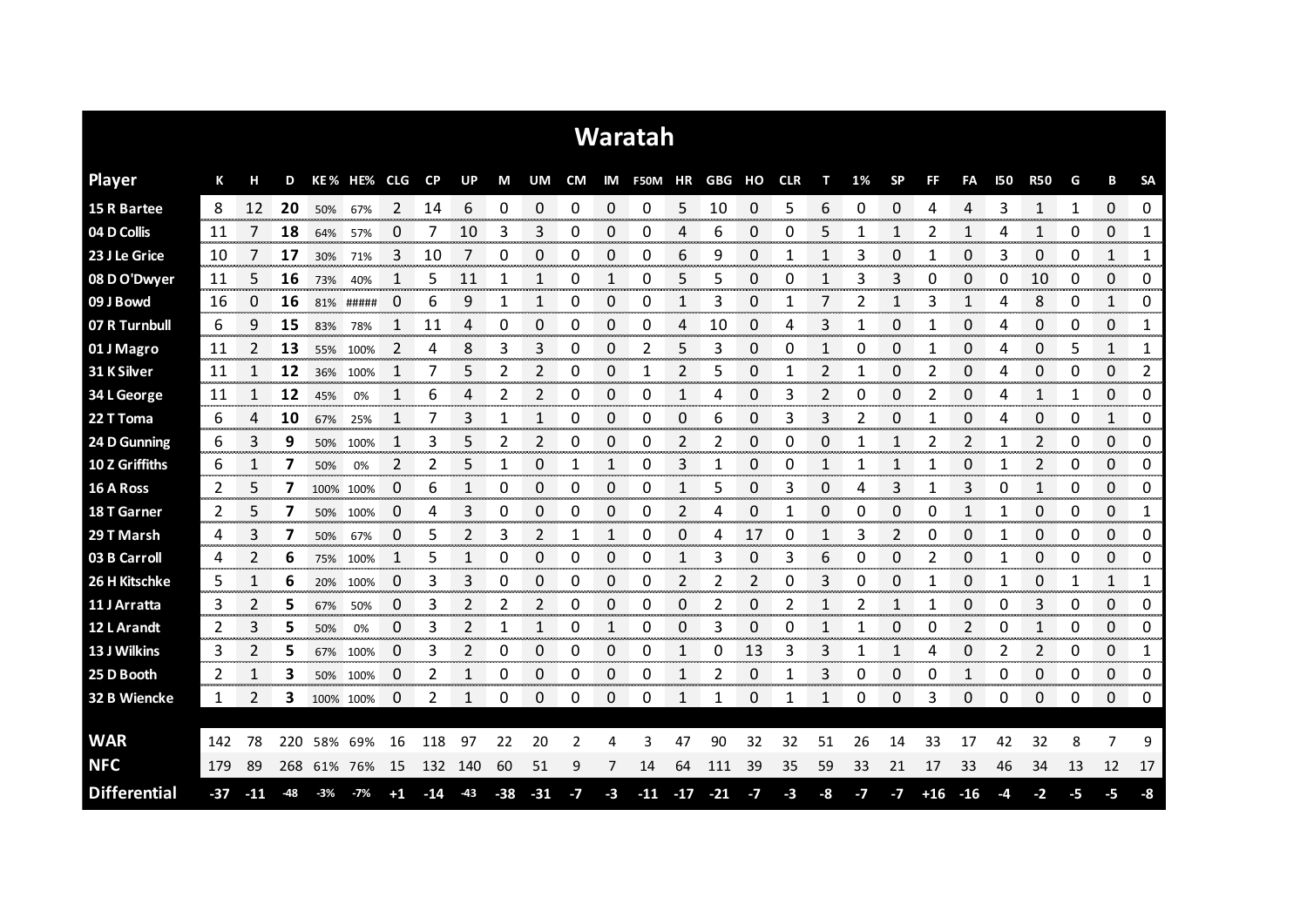|                     |     |             |       |       |             |    |       |       |       |                |             |          | <b>Nightcliff</b> |                   |                   |      |      |              |                |              |           |                |            |              |      |              |             |
|---------------------|-----|-------------|-------|-------|-------------|----|-------|-------|-------|----------------|-------------|----------|-------------------|-------------------|-------------------|------|------|--------------|----------------|--------------|-----------|----------------|------------|--------------|------|--------------|-------------|
| <b>Player</b>       | К   | н           | D     |       | KE% HE% CLG |    | CP    | UP    | M     | UM             | CM          |          | IM F50M HR        |                   | <b>GBG HO CLR</b> |      |      | т            | 1%             | <b>SP</b>    | <b>FF</b> | FA             | <b>I50</b> | <b>R50</b>   | G    | В            | <b>SA</b>   |
| 17 S Harper         | 15  | 7           | 22    | 33%   | 86%         | 3  | 11    | 12    | 4     | 4              | 0           | 0        | 1                 | 8                 | 9                 | 0    | 5    | 2            | $\overline{2}$ | 0            | 2         | 5              | 4          | 4            | 0    | 0            | 1           |
| 10 C I lett         | 15  | 3           | 18    | 67%   | 67%         | 0  | 10    | 9     | 5     | 3              | 2           | 0        | 2                 | 2                 | 6                 | 0    | 2    | 4            | 0              | 0            | 5         | 3              |            | 0            | 1    | 1            | 4           |
| 22 D Bowles         | 13  | 5           | 18    | 77%   | 60%         | 0  | 6     | 12    | 8     | 7              | 1           | 3        | 0                 | 3                 | 5                 | 0    | 0    | 1            | 4              | 3            | 0         | 1              | 2          | 9            | 0    | 0            | 1           |
| 33 S Wilson         | 10  | 7           | 17    | 70%   | 86%         | 0  | 5     | 12    | 5     | 5              | 0           | 0        | 3                 | 4                 | 5                 | 0    | 2    | 2            | 0              | 0            | 0         | 0              | 2          | 0            | 3    | 2            | 2           |
| 23 B Filo           | 9   | 7           | 16    | 56%   | 86%         | 1  | 6     | 11    | 3     | 3              | 0           | 0        | 1                 | 8                 | 5                 | 0    | 3    | $\mathbf{1}$ | 0              | 0            | 1         | 1              | 2          | 0            | 0    | $\mathbf{1}$ | 0           |
| 14 N Brown          | 13  | 2           | 15    | 62%   | 50%         | 2  | 7     | 8     | 2     | 2              | 0           | 1        | 0                 | 5                 | 6                 | 0    |      | 7            | 1              | 1            | 1         | 0              | 2          | 8            | 0    | 1            | 1           |
| 37 Z Derksen        | 9   | 6           | 15    | 78%   | 100%        | 0  | 9     |       | 3     | 2              | 1           | 1        | 0                 | 2                 |                   | 4    | 4    | 5            | 0              | 0            |           | 3              | 3          | 0            | 3    | 0            | 0           |
| 04 Jess Budarick    | 9   | 5           | 14    | 44%   | 40%         | 3  | 10    |       | 2     | 2              | 0           | 0        | 0                 | 0                 | 10                | 0    | 2    | 5            | 4              | 0            | 0         | 5              |            | 4            | 0    | 2            | 1           |
| 31 B Edwards        | 7   | 7           | 14    | 86%   | 57%         | 1  | 10    | 4     | 2     | $\overline{2}$ | 0           | 0        | 0                 | 1                 | 10                | 0    | 6    | 3            | 1              | 1            | 0         | 2              | 5          | 1            | 0    | 0            | 2           |
| 09 R Nyhuis         | 8   | 5           | 13    | 88%   | 80%         | 0  | 7     | 6     | 2     | 2              | 0           | 0        | 1                 | 4                 |                   | 0    | 0    | 1            | 2              | 2            | 0         | 0              |            | 1            | 0    | 0            | 0           |
| 24 N Howe           | 9   | 4           | 13    | 44%   | 75%         | 0  | 5     | 8     | 2     | 2              | 0           | 0        | 0                 | 4                 | 5                 | 0    |      | 0            |                | 0            | 0         | 0              | 2          | 1            | 0    | 0            | 0           |
| 11 P Wills          | 8   | 4           | 12    |       | 75% 100%    |    | 5     | 6     | 1     | 1              | 0           | 0        | 0                 | 4                 | 5                 | 0    | 0    | 6            | 0              | 0            | 0         | 1              |            | 0            | 0    | 0            | 0           |
| 27 D Butcher        | 12  | 0           | 12    |       | 58% #####   | 1  | 6     | 6     | 0     | 0              | 0           | $\Omega$ | 0                 | 6                 | 6                 | 0    | 4    | 3            | 0              | 0            | 0         | $\overline{2}$ | 5          | $\mathbf{1}$ | 0    | 0            | 1           |
| 03 J Peris          | 5   | 5           | 10    | 40%   | 40%         | 0  | 7     | 4     | 3     | 2              | $\mathbf 1$ | 0        | 0                 | 1                 | 6                 | 0    | 2    | 4            | 2              | 1            | 0         | 2              | 1          | 1            | 0    | 0            | 0           |
| 05 J Jones          | 4   | 5           | 9     |       | 25% 100%    | 0  | 2     |       | 2     | 2              | 0           | 1        | 0                 | 5                 | 2                 | 0    | 1    | 2            | 2              | 1            | 0         | 0              | 1          | 0            | 0    | 0            | 0           |
| 25 J Butcher        | 5   | 4           | 9     | 40%   | 50%         | 0  | 5     | 4     | 4     | 3              | 1           | 0        | 4                 | 0                 | 4                 | 1    | 0    | 1            | 0              | 0            | 0         | 1              | 0          | 0            | 2    | 1            | 2           |
| 28 K Emery          | 7   | 2           | 9     | 71%   | 100%        | 0  | 5     | 4     | 3     | 3              | 0           | 0        | 1                 | 1                 | 2                 | 0    | 1    | 5            | 1              | $\mathbf{1}$ | 3         | $\overline{2}$ | 1          | 0            | 2    | 2            | 0           |
| 20 T Melville       | 6   | 2           | 8     | 50%   | 100%        | -1 |       |       | 4     | 2              | 2           | 0        | 1                 | 0                 | 3                 | 1    | Ω    | 0            | 1              | 0            | З         | 1              |            | 0            | 1    | 0            | 2           |
| 08 D Keast          | 5   | 2           | 7     | 60%   | 100%        | 0  | 4     | 4     | 2     | 2              | 0           | 0        | 0                 | 1                 | 4                 | 0    | 0    | 1            | 11             | 10           | 0         | 1              | 0          | 2            | 0    | 0            | 0           |
| 01 R Mu             | 3   | 2           | 5     |       | 67% 100%    | 0  | 2     | 3     | 1     | 1              | 0           | 0        | 0                 | 1                 | 2                 | 0    | ი    | 2            | 0              | 0            | 0         | 0              | 1          | 0            | 1    | 0            | 0<br>ana ar |
| 12 Joel Budarick    | 1   | 4           | 5     | 100%  | 75%         | 1  | 1     | 4     | 1     | 1              | 0           | 0        | 0                 | 3                 |                   | 0    | 0    | 3            | 0              | 0            | 1         | 1              | 0          | 0            | 0    | 0            | 0           |
| 30 J Bowen          | 2   | 1           | 3     |       | 0% 100%     | 1  | 2     | 1     | 1     | 0              | 1           | 1        | 0                 | 1                 |                   | 33   | 1    | 1            | 1              | 1            | 0         | 1              | 1          | 1            | 0    | 0            | 0           |
|                     |     |             |       |       |             |    |       |       |       |                |             |          |                   |                   |                   |      |      |              |                |              |           |                |            |              |      |              |             |
| <b>NFC</b>          | 179 | 89          | 268   | 61%   | 76%         | 15 | 132   | 140   | 60    | 51             | 9           |          | 14                | 64                | 111               | 39   | 35   | 59           | 33             | 21           | 17        | 33             | 46         | 34           | 13   | 12           | 17          |
| <b>WAR</b>          | 142 | 78          | 220   |       | 58% 69%     | 16 | 118   | 97    | 22    | 20             | 2           | 4        | 3                 | 47                | 90                | 32   | 32   | 51           | 26             | 14           | 33        | 17             | 42         | 32           | 8    | 7            | 9           |
| <b>Differential</b> |     | $+37$ $+11$ | $+48$ | $+3%$ | $+7%$       | -1 | $+14$ | $+43$ | $+38$ | $+31$          | $+7$        | $+3$     |                   | $+11$ $+17$ $+21$ |                   | $+7$ | $+3$ | $+8$         | $+7$           | $+7$         | $-16$     | $+16$          | $+4$       | $+2$         | $+5$ | $+5$         | $+8$        |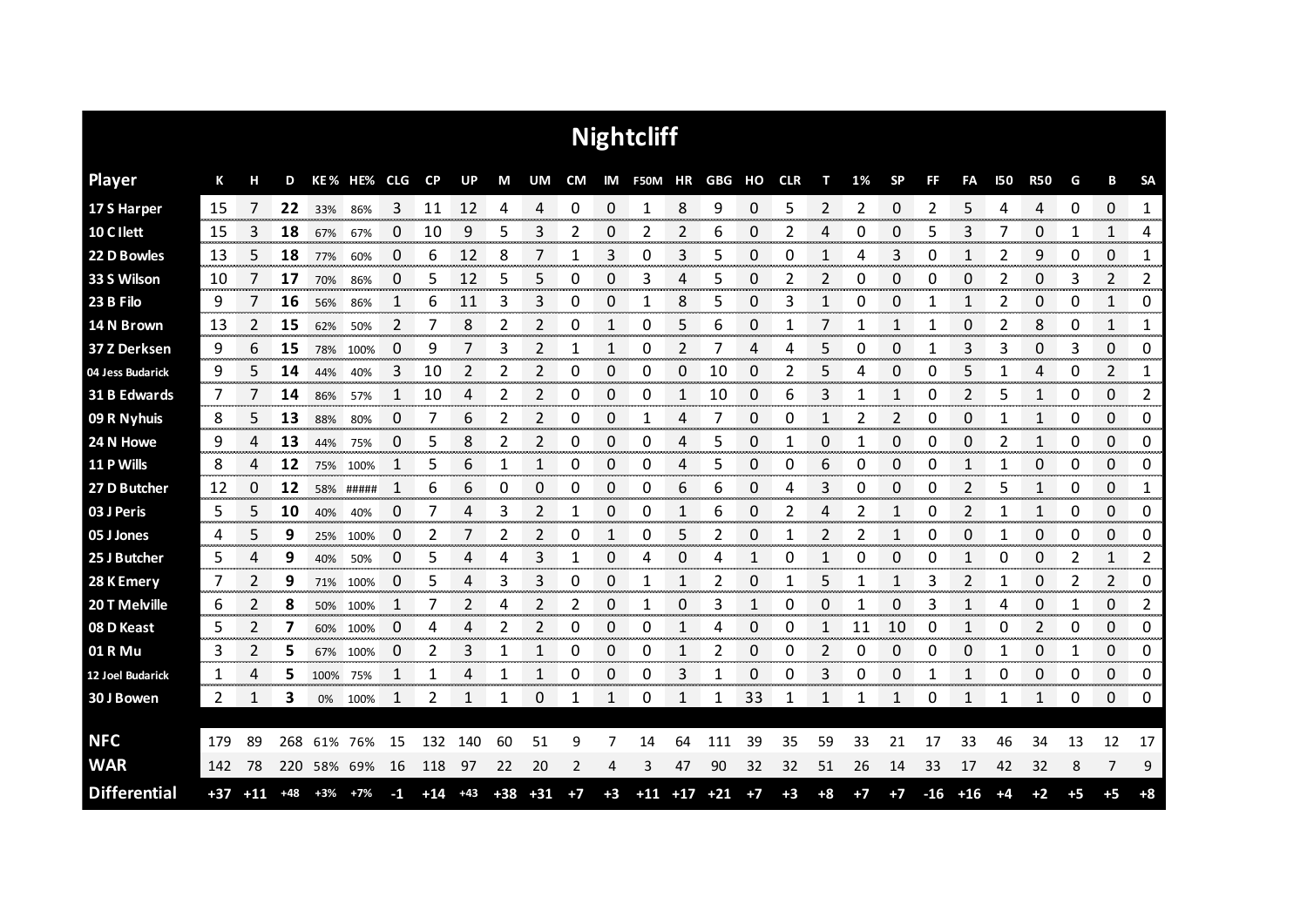|                        |            | <b>Score Sources</b> |
|------------------------|------------|----------------------|
|                        | <b>WAR</b> | <b>NFC</b>           |
| <b>Turnover</b>        | 2.3.15     | 7.6.48               |
| <b>Stoppage</b>        | 4.4.28     | 5.6.36               |
| <b>Kick In</b>         | 2.0.12     | 1.0.6                |
| <b>TOTAL</b>           | 8.7.55     | 13.12.90             |
|                        |            | Defensive 50         |
| <b>Turnover</b>        | 0.1.1      | 2.4.16               |
| <b>Stoppage</b>        | 0.0.0      | 0.0.0                |
| <b>Kick In</b>         | 2.0.12     | 1.0.6                |
| <b>TOTAL</b>           | 2.1.13     | 3.4.22               |
|                        |            | <b>Midfield</b>      |
| <b>Turnover</b>        | 2.2.14     | 3.2.20               |
| <b>Centre Bounce</b>   | 3.2.20     | 0.0.0                |
| <b>B/ARC Stoppages</b> | 1.1.7      | 5.4.34               |
| <b>TOTAL</b>           | 6.5.41     | 8.6.54               |
|                        |            | <b>Forward 50</b>    |
| <b>Turnover</b>        | 0.0.0      | 2.0.12               |
| <b>Stoppage</b>        | 0.1.1      | 0.2.2                |
| <b>TOTAL</b>           | 0.1.1      | 2.2.14               |